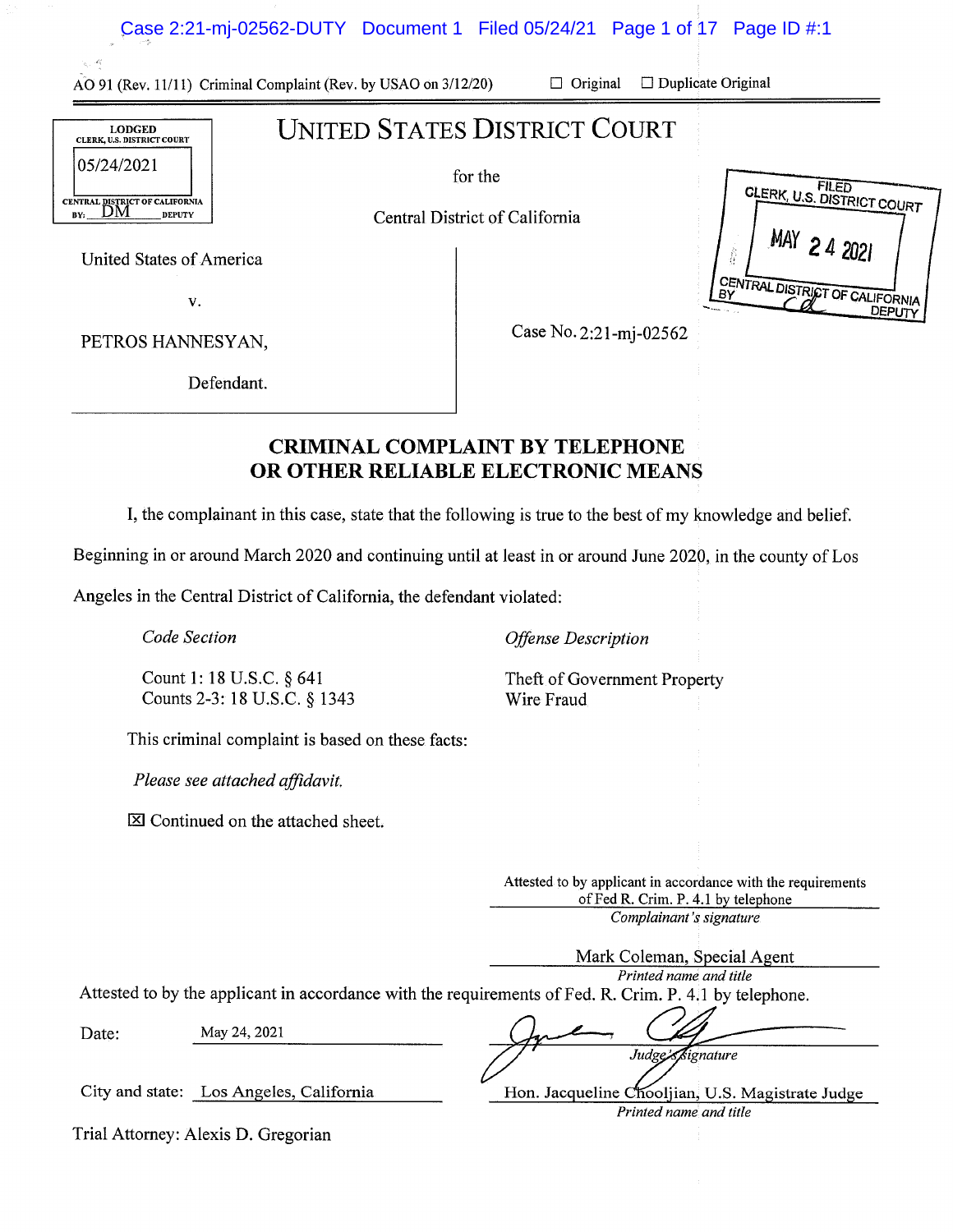Case 2:21-mj-02562-DUTY Document 1 Filed 05/24/21 Page 2 of 17 Page ID #:2

32513

#### AFFIDAVIT

I, Mark Coleman, being duly sworn, declare and state as follows:

#### I. INTRODUCTION

1. I am a Special Agent ("SA") with the Federal Bureau of Investigation ("FBI") and have been so employed for over 24 years. I am assigned to the FBI's Los Angeles Field Office, working on a squad that investigates violations of federal health care laws. I have received training from the FBI and other public and private organizations in the investigation of a wide variety of financial fraud schemes, including health care fraud, wire fraud, mail fraud, money laundering, and other illegal financial transactions. I have been the lead investigator on a wide variety of health care fraud investigations, including investigations that resulted in charges related to theft of government funds and wire fraud.

#### II. PURPOSE OF AFFIDAVIT

2. This affidavit is made in support of a criminal complaint against,  $\sum_{\text{and} \text{arrest-warent}}$  PETROS HANNESYAN ("HANNESYAN") for violations of 18 U.S.C. § 641 (Theft of Government Property) and 18 U.S.C. § 1343 (Wire Fraud).

3. The facts set forth in this affidavit are based upon my personal observations, my training and experience, and information obtained from various law enforcement personnel and witnesses. This affidavit is intended to show merely that there is sufficient probable cause for the requested complaint and warrant and does not purport to set forth all of my knowledge of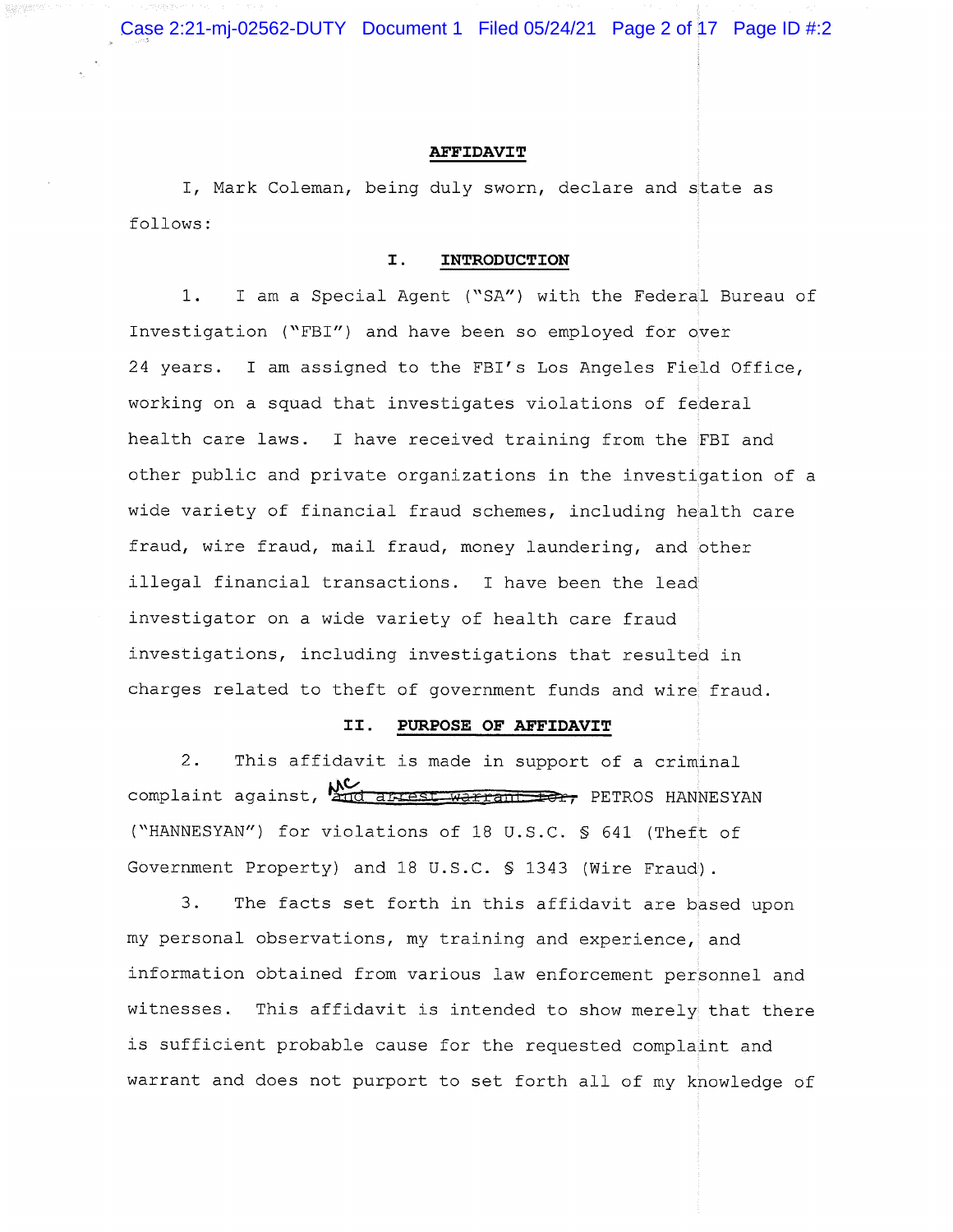Case 2:21-mj-02562-DUTY Document 1 Filed 05/24/21 Page 3 of 17 Page ID #:3

or investigation into this matter. Unless specifically indicated otherwise, all conversations and statements described in this affidavit are related in substance and in part only.

## III. STATEMENT OF PROBABLE CAUSE

#### A. Summary of Probable Cause

4. As set forth in more detail below, from in or around March 2020 until in or around June 2020, HANNESYAN submitted false and fraudulent loan applications and loan agreements to the Small Business Administration ("SBA") and false and fraudulent provider relief attestations to the United States Department of Health and Human Services ("HHS") in order to obtain loans and maintain a payment under the Coronavirus Aid, Relief, and Economic Security ("CARES") Act. HANNESYAN then converted these fraudulently obtained and maintained CARES Act funds to his own use, rather than use them to meet financial obligations and operating expenses of his purported businesses, Hollywood Home Health Services, Inc. ("Hollywood") and sole proprietorship Petros Hannesyan ("PH"), as required by the SBA, or to provide diagnoses, testing, or care for individuals with possible or actual cases of COVID-19, as required by HHS.

## B. Background

## The CARES Act Provider Relief Fund

5. The CARES Act was a federal law enacted in or around March 2020 and designed to provide emergency assistance to the millions of Americans suffering due to the COVID-19 pandemic. The CARES Act appropriated moneys to help health care providers ("Providers") that were financially impacted by COVID-19, as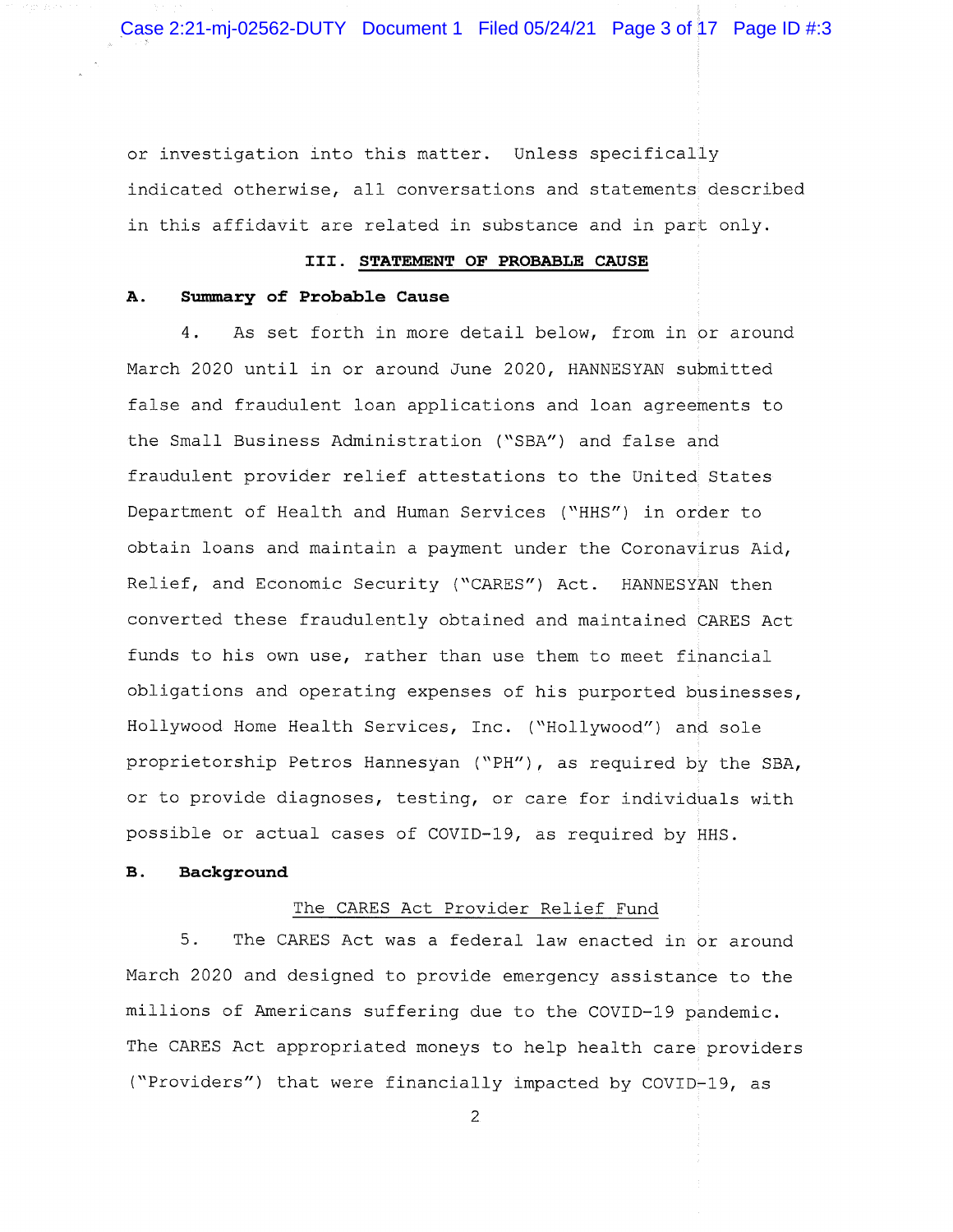well as to provide care to patients who were suffering from COVID-19 and compensate providers for the cost of that care (hereinafter, the "Provider Relief Fund"). HHS, through its agency, the Health Resources and Services Administration ("HRSA"), oversaw and administered the Provider Relief Fund.

6. In order to rapidly provide funding to Providers during the pandemic, HRSA distributed payments under the CARES Act Provider Relief Fund ("Provider Relief Fund Payment" or "Payment") to Providers who (a) billed Medicare fee-for-service (Parts A or B) in Calendar Year 2019; (b) provided after January 31, 2020 diagnoses, testing, or care for individuals with possible or actual cases of the coronavirus; (c) were not currently terminated from participation in Medicare or precluded from receiving payment through Medicare Advantage or Part D; (d) were not currently excluded from participation in Medicare, Medicaid, and other Federal health care programs; and (e) did not currently have Medicare billing privileges revoked. Providers meeting these criteria automatically received the Provider Relief Fund Payment and did not have to apply for the funding, but were required to comply with the terms and conditions of the Provider Relief Fund if they retained such funding.

7. Provider Relief Fund recipients attested to their compliance to the terms and conditions in two ways. First, Provider Relief Fund recipients were notified that they could submit an attestation through an online portal confirming receipt of the funds and agreeing to the terms and conditions of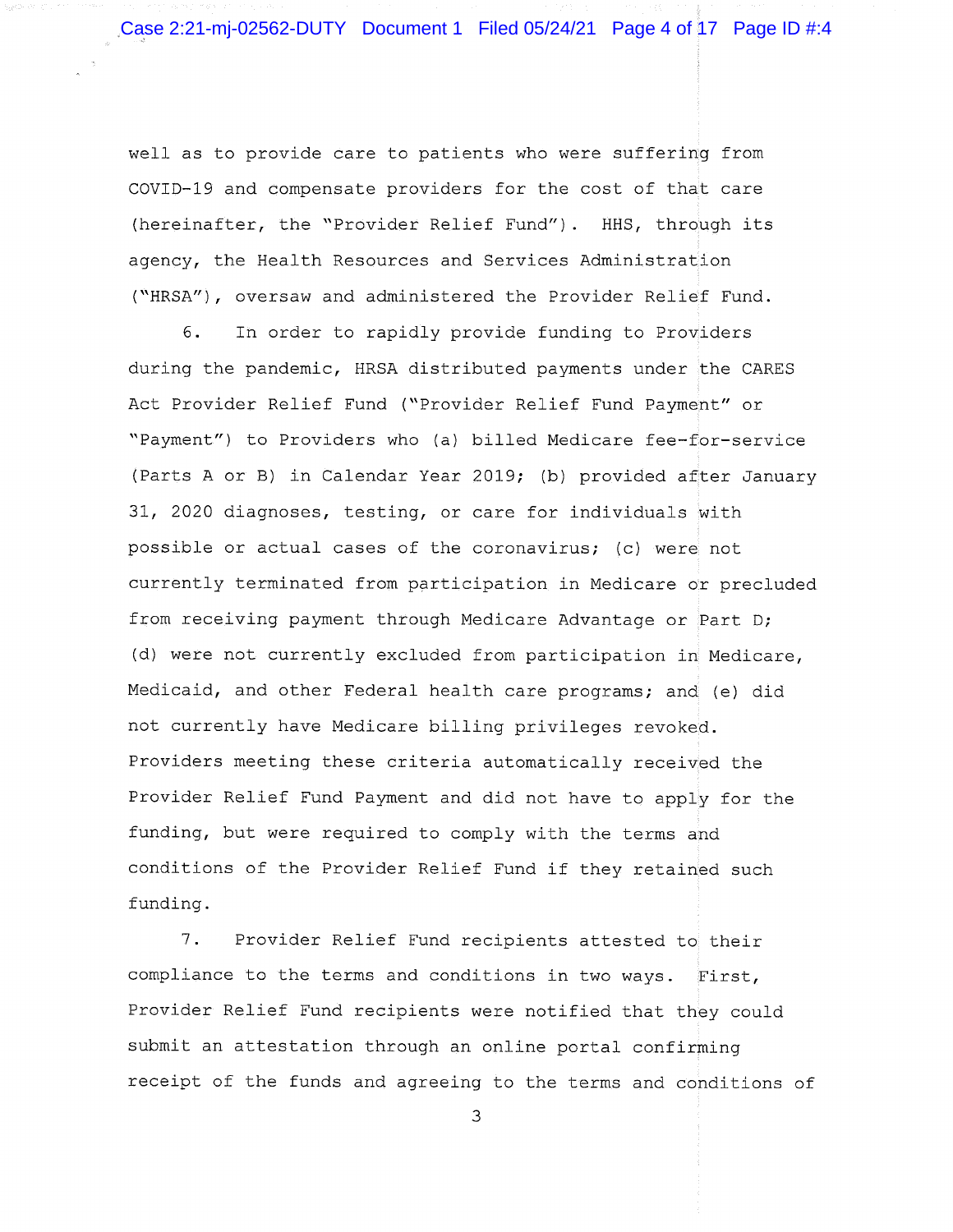the payment ("Terms and Conditions"). Second, recipients were notified that if they kept the money for a period that exceeded 90 days from receipt that they were deemed to have accepted the Terms and Conditions of the Provider Relief Fund.

8. Providers who attested to the Terms and Conditions acknowledged that their commitment to full compliance with the Terms and Conditions was material to the HHS Secretary's decision to disburse Provider Relief Fund Payments to them. Providers further acknowledged that non-compliance with any Term or Condition could cause the HHS Secretary to recoup some or all of the Payment.

9. Providers who attested to the Terms and Conditions certified that after January 31, 2020, they provided diagnoses, testing, or care for individuals with possible or actual cases of COVID-19.

10. Providers who attested to the Terms and Conditions also certified that the Payment would only be used to prevent, prepare for, and respond to coronavirus, and that the Payment would reimburse the recipient only for health care related expenses or lost revenues that were attributable to coronavirus.

11. Providers who attested to the Terms and Conditions also certified that all information provided relating to the Payment was true, accurate, and complete and that any deliberate omission, misrepresentation, or falsification of any information was punishable by, inter alia, criminal penalties, including but not limited to imprisonment.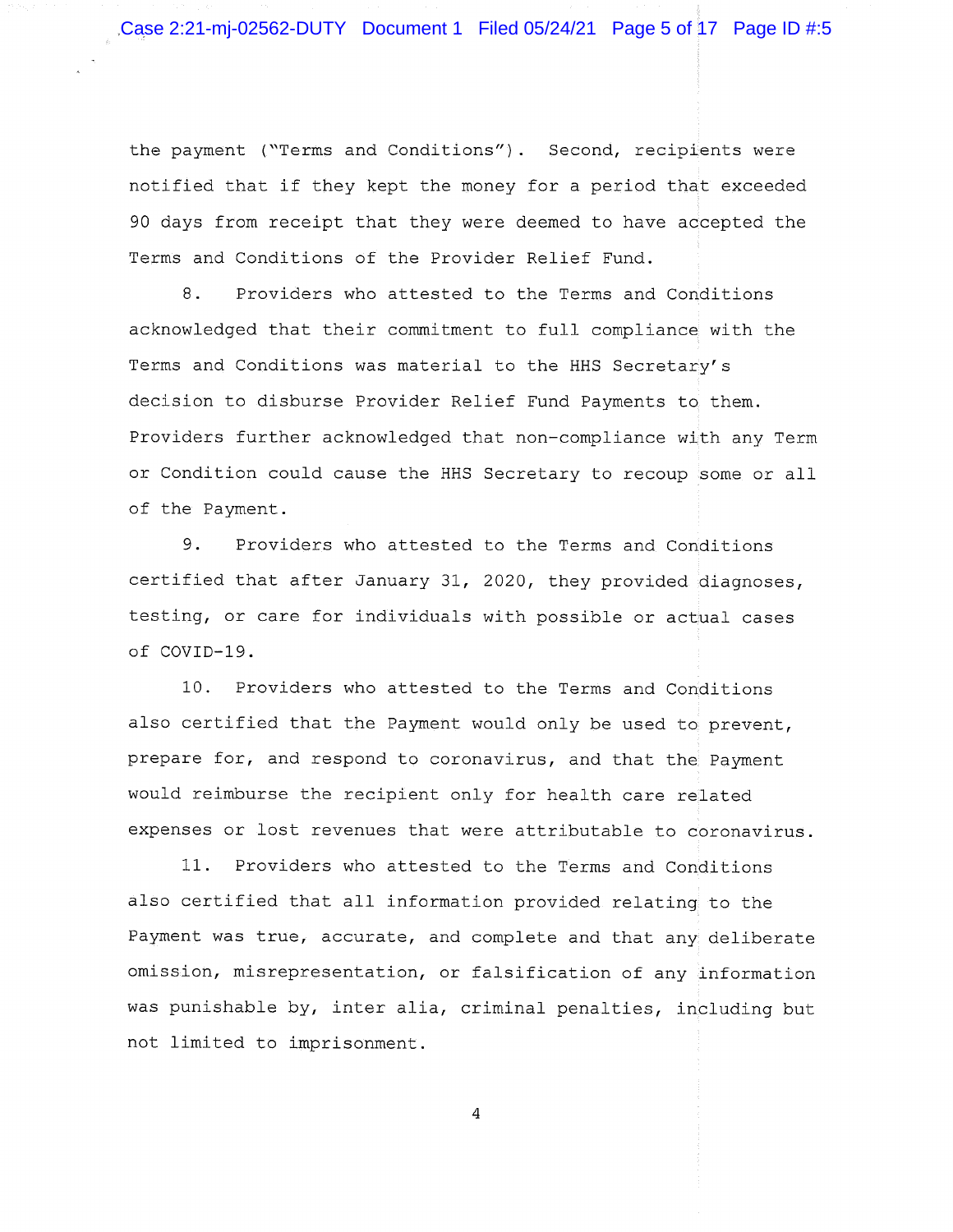Case 2:21-mj-02562-DUTY Document 1 Filed 05/24/21 Page 6 of 17 Page ID #:6

12. Providers who attested to the Terms and Conditions also certified that they would maintain appropriate records and cost documentation to substantiate the reimbursement of costs under the disbursement.

## The Economic Injury Disaster Loan Program

13. The EIDL program was an SBA program that provided lowinterest financing to small businesses, renters, and homeowners in regions affected by declared disasters.

14. The CARES Act authorized the SBA to provide EIDL loans of up to \$2 million to eligible small businesses experiencing substantial financial disruption due to the COVID-19 pandemic. In addition, the CARES Act authorized the SBA to issue advances of up to \$10,000 to small businesses within three days of applying for an EIDL loan. The amount of the advance was determined by the number of employees the applicant listed and certified having. The advances did not have to be repaid.

15. To obtain an EIDL loan and advance, a qualifying business was required to submit an application to the SBA and provide information about the business's operations, such as the number of employees, gross revenues for the 12-month period preceding the disaster, and cost of goods sold in the 12-month period preceding the disaster. In the case of EIDL loans for COVID-19 relief, the 12-month period was the 12-month period from January 31, 2019, to January 31, 2020. The applicant was also required to certify that all of the information in the application was true and correct to the best of the applicant's knowledge.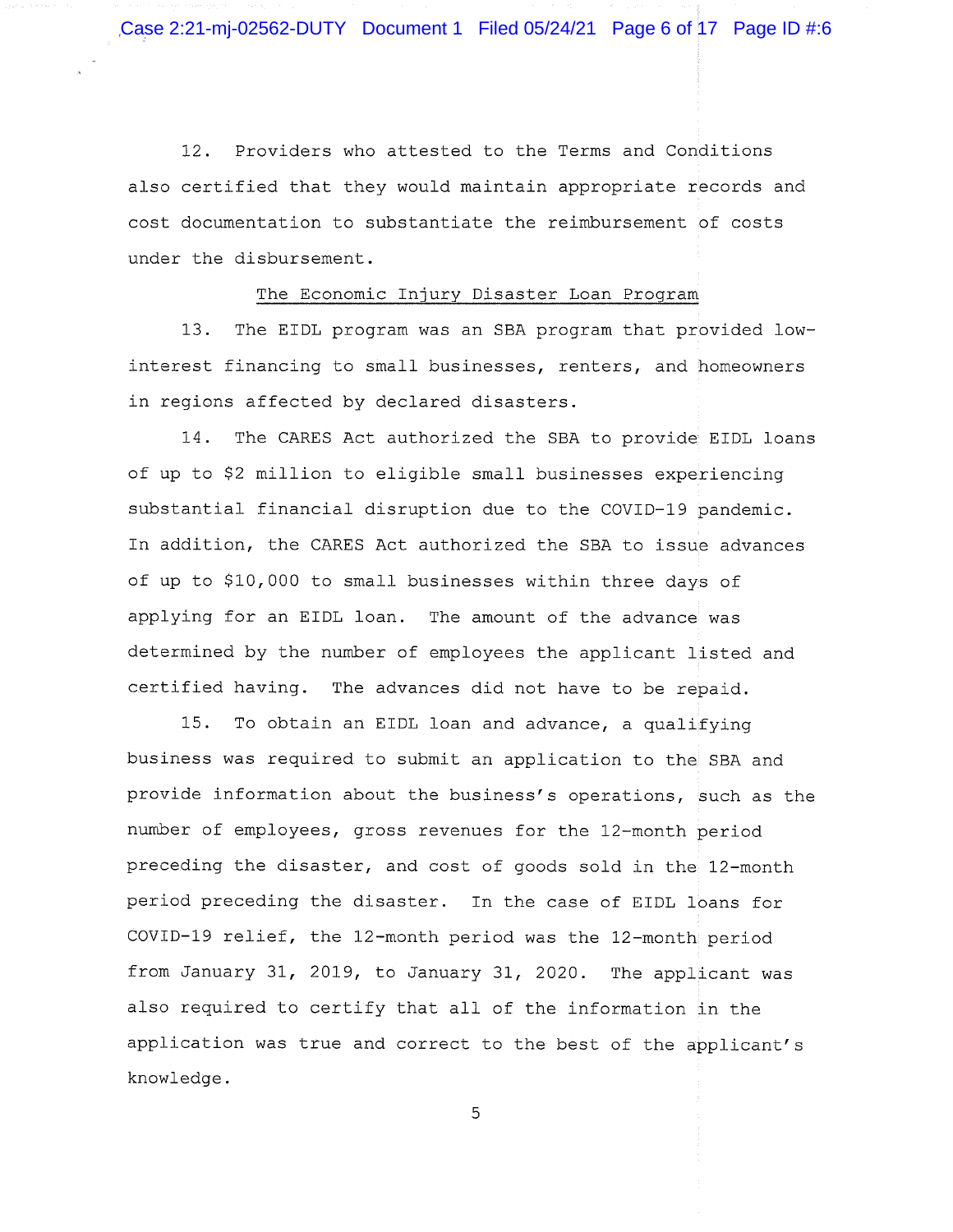Case 2:21-mj-02562-DUTY Document 1 Filed 05/24/21 Page 7 of 17 Page ID #:7

16. EIDL loan applications were submitted directly to the SBA. The amount of the loan, if the application was approved, was determined based, in part, on the information provided by the applicant about employment, revenue, and cost of goods sold, as described above. Any funds issued under an EIDL loan or advance were issued directly by the SBA.

17. EIDL loan funds could be used for payroll expenses, sick leave, production costs, and business obligations, such as debts, rent, and mortgage payments.

# C. Relevant Individual, Entities, and Accounts

18. Hollywood was a home health agency located at 1253 N. Vine Street #20, Los Angeles, California 90038. HANNESYAN was the owner and Chief Executive Officer of Hollywood.

19. HANNESYAN controlled and was a co-signatory with his wife on a business checking account in the name of Hollywood at a financial institution (the "Hollywood Bank Account 1").

20. HANNESYAN controlled and was a co-signatory with his wife on a business checking account in the name of Hollywood at a financial institution (the "Hollywood Bank Account 2").

21. HANNESYAN controlled and was a co-signatory with his wife on a personal checking account at a financial institution (the "Personal Checking Account").

22. HANNESYAN controlled and was a co-signatory with his wife on a personal savings account at a financial institution (the "Personal Savings Account").

23. Based on my review of California Secretary of State records, I know that Hollywood was incorporated on February 18,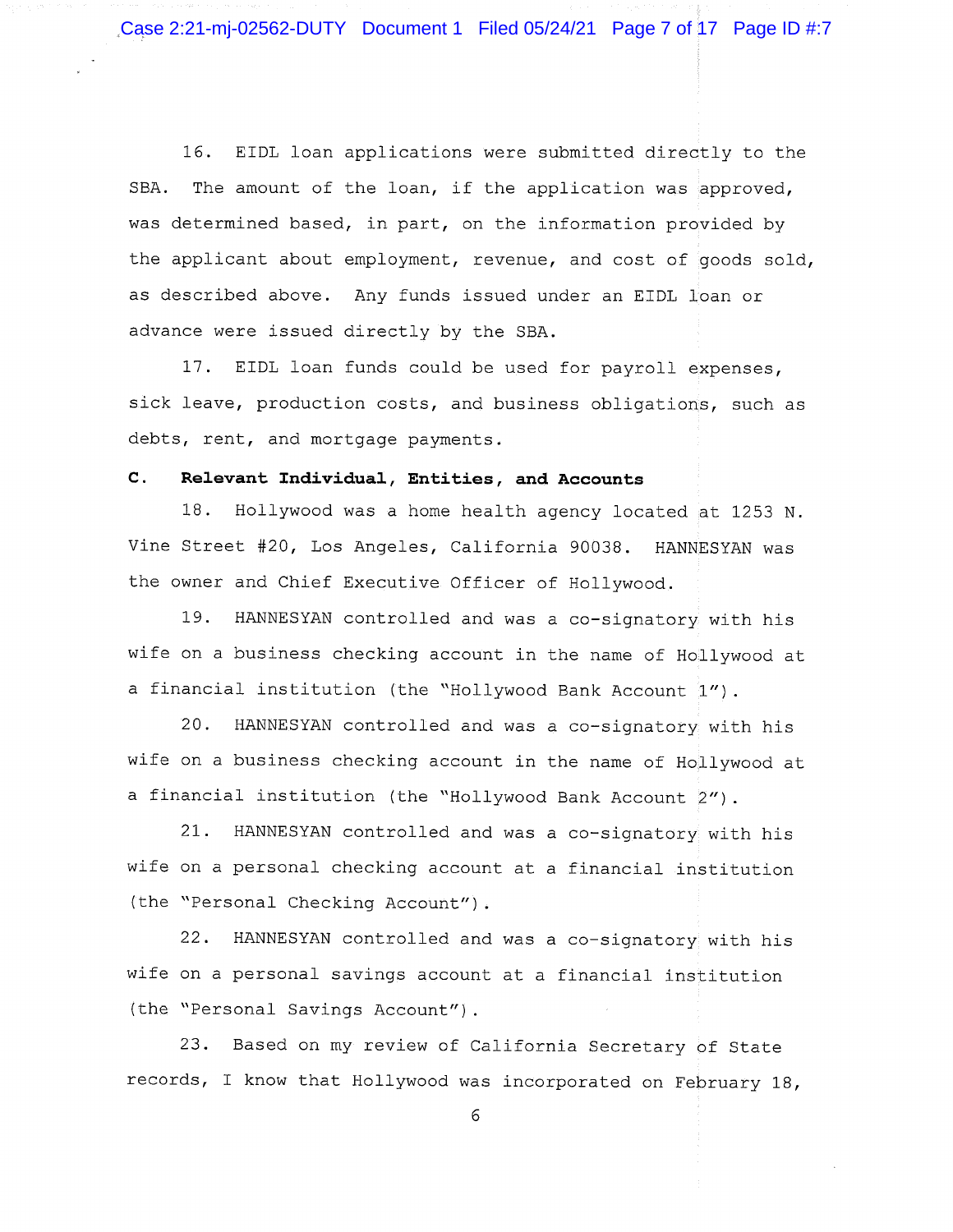2003, and was located at 1253 N. Vine Street, #20, Los Angeles, CA 90038. A Statement of Information filed on September 27, 2018, for Hollywood reflected the same address, and HANNESYAN as chief economic officer ("CEO"), secretary, chief financial officer ("CFO"), and director for the business. The most recent Statement of Information available was filed on April 14, 2020, reflected the same address, and HANNESYAN as the CEO, secretary, CFO, and director of Hollywood.

24. Based on my review of Medicare records held by the Centers for Medicare and Medicaid Services ("CMS"), the HHS agency responsible for administering Medicare, CMS contractors, and discussions with other agents, I know the following:

a. A Medicare provider enrollment application (CMS-Form 855A) was submitted for Hollywood on or about June 4, 2003. On or about May 4, 2017, according to a signed and notarized Contract for Purchase of Stock issued by Hollywood, HANNESYAN purchased 100% of Hollywood's issued stock. On or about May 9, 2017, HANNESYAN signed a CMS-Form 855A Change of Information that established HANNESYAN as the president, CEO, CFO, and secretary of Hollywood. On or about May 9, 2017, HANNESYAN signed an Electronic Funds Transfer ("EFT") Authorization Agreement for Medicare payments to be electronically deposited into Hollywood Bank Account 1.

b. In 2019, Hollywood submitted claims to Medicare for approximately \$525,247 and was paid approximately \$749,432 on those claims. The claims were for dates of service allegedly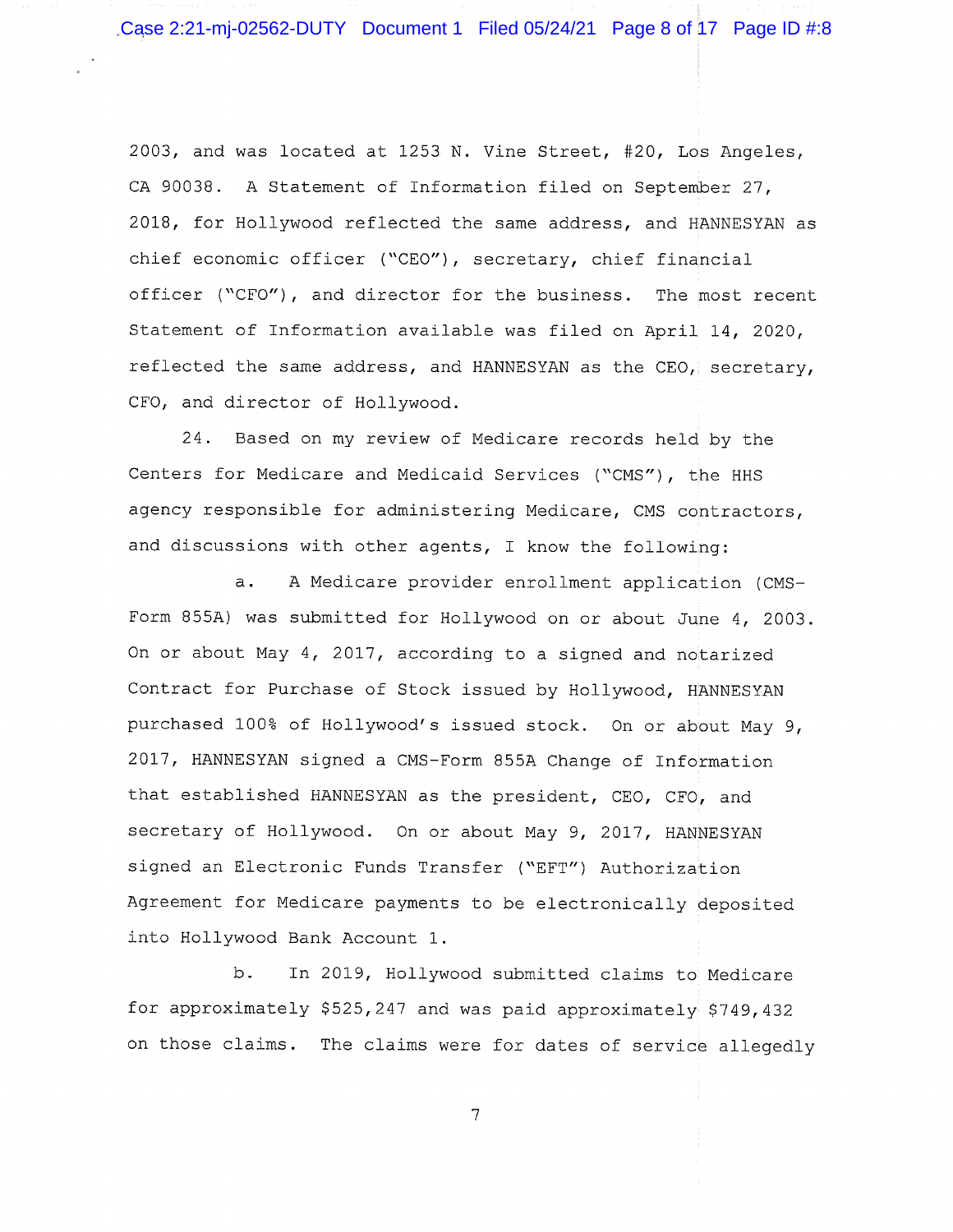Case 2:21-mj-02562-DUTY Document 1 Filed 05/24/21 Page 9 of 17 Page ID #:9

provided to Medicare patients by Hollywood between January 2, 2019, and August 20, 2019.

## D. Cessation of Hollywood's Operations in 2019

25. Based on my review of financial documents, CMS records, and interviews of former Hollywood employees, on or about June 20, 2019, Hollywood stopped receiving payments from Medicare and ceased operating its business approximately two months later, and before January 31, 2020:

a. On or about June 20, 2019, CMS suspended Medicare payments to Hollywood based on credible allegations of fraudulent billing.'

b. Accordingly, CMS stopped issuing payments to Hollywood Bank Account 1 on or about June 26, 2019.

c. Medicare claims data demonstrates that the last date of service on which Hollywood clinical staff purportedly provided care to a Medicare beneficiary was August 20, 2019.

d. State of California Employment Development Department ("EDD") payment records show that Hollywood stopped paying and reporting quarterly tax contributions on behalf of its employees to EDD as of the fourth quarter of 2019. EDD reported that Hollywood did not issue quarterly tax contributions from either the fourth quarter of 2019 or the first and second quarters of 2020.

<sup>1</sup> Hollywood continued to submit claims to Medicare for services allegedly provided to patients through August 20, 2019, but did not receive payment on those claims.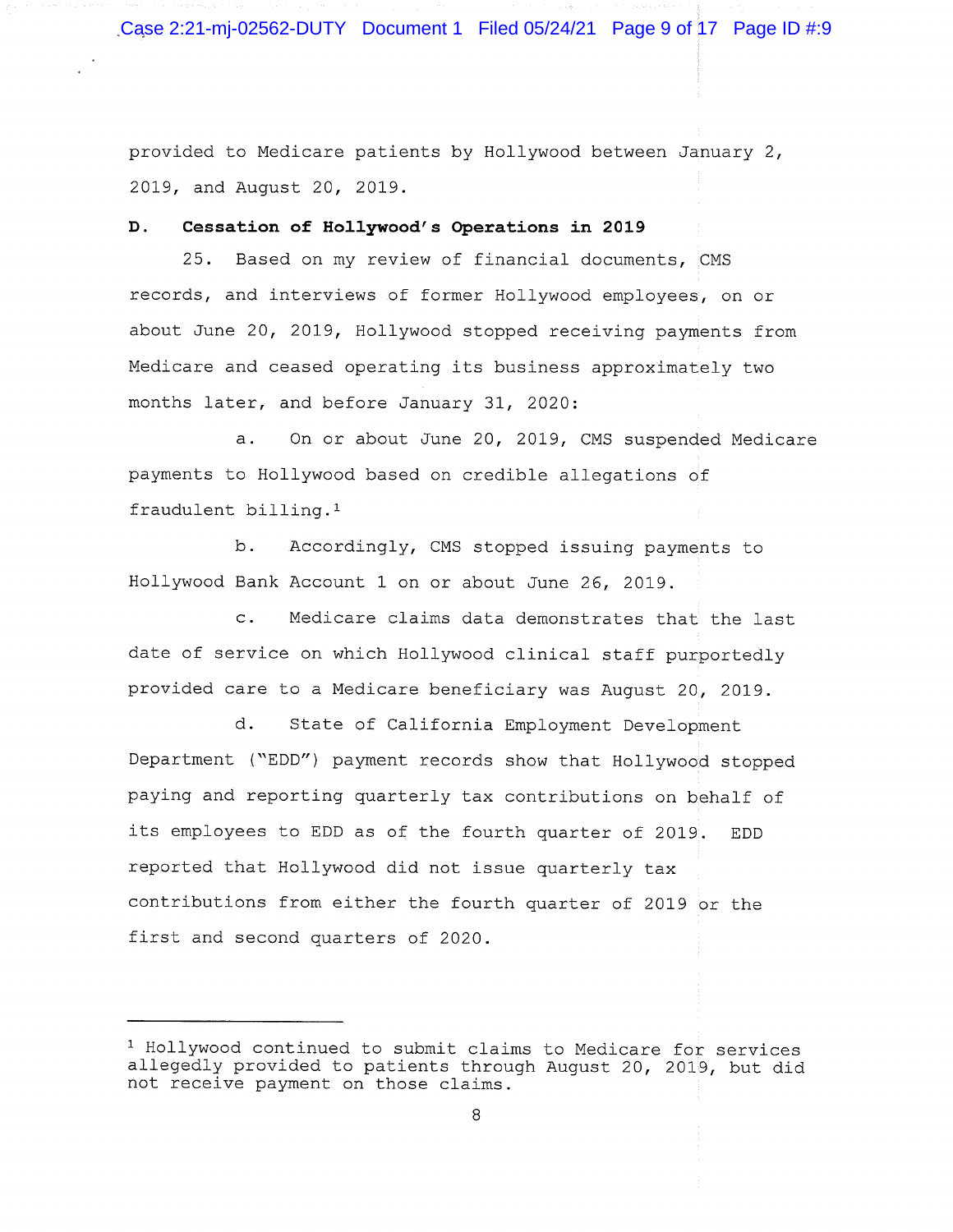e. On September 22, 2020, former Hollywood employee 1 ("FE-1") was interviewed. FE-1 reported that FE-1 worked at Hollywood for approximately three years, from 2016 until 2019, as a traveling nurse. FE-1 was responsible for providing medical care to Hollywood patients at their homes. According to FE-1, Hollywood shut down suddenly in the third quarter of 2019, and did not inform FE-1 why the company was shutting down.

f. On November 5, 2020, former Hollywood employee 2 ("FE-2") was interviewed. FE-2 explained that FE-2 worked at Hollywood for two or three years, from approximately 2017 or 2018 until the end of 2019. FE-2 worked as a field nurse and was responsible for visiting Hollywood patients' homes and providing medical care and education. According to FE-2, Hollywood closed suddenly at the end of 2019 with no explanation; FE-2 stated that one of Hollywood's directors of nursing services informed FE-2 that Hollywood was closing, but did not provide FE-2 any more information.

g. According to property management records from Sharp Capital Group ("Sharp"), the property owner of Hollywood's business location, HANNESYAN entered into a commercial lease agreement on behalf of Hollywood for office space at 1253 Vine Street, Suite #20, Los Angeles, CA 90038 starting on or about May 9, 2017. According to records from Sharp, Hollywood last paid rent in February 2020. As of November 12, 2020, Sharp had received no further payments from HANNESYAN, despite repeated requests.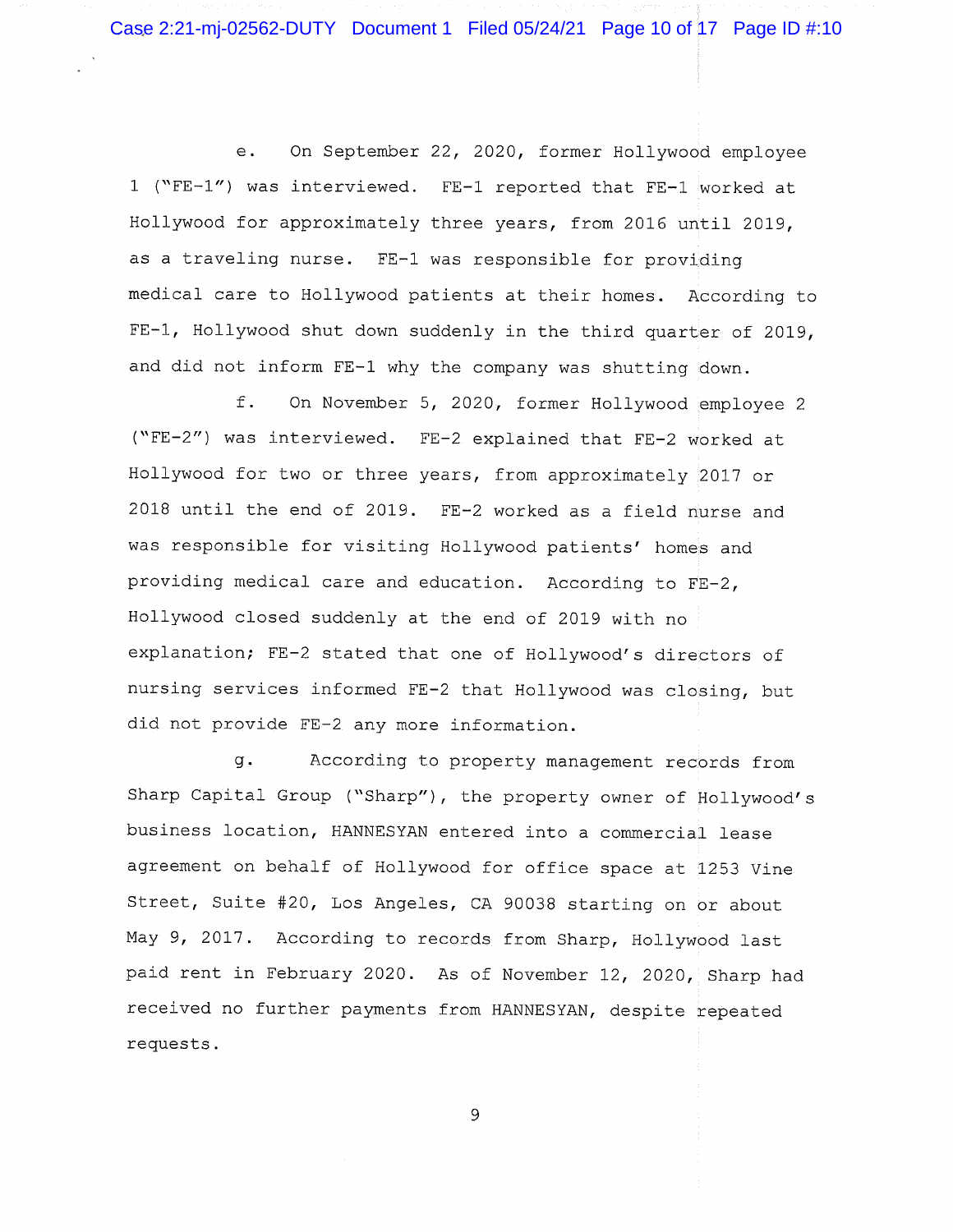#### E. HRSA Attestations

26. As discussed above, Medicare providers that attested to the receipt of Provider Relief Fund payments confirmed that they complied with the terms and conditions of those payments. One of the conditions was that the provider provided diagnoses, testing, or care for individuals with possible or actual cases of the coronavirus after January 31, 2020. Based on my review of HRSA documents and records, I know that HRSA received attestations from Hollywood on April 18, 2020, and May 4, 2020, which contained the following information:

a. HANNESYAN was listed as the attesting individual associated with Hollywood's employer identification number ("EIN") of 65-1174156.

b. Hollywood's attesting individual utilized an IP address 71.95.216.60 to complete HRSA's online attestation process. This IP address was leased by a business in the name of HANNESYAN's wife.

27. On April 17, 2020, HRSA deposited \$70,554.74 into Hollywood Bank Account 1. Following the receipt of that payment, a series of transfers occurred that removed the \$70,000 of the Provider Relief Fund payment from Hollywood Bank Account 1, including:

a. On April 17, 2020, \$65,000 was transferred to the Personal Checking Account.

b. On April 17, 2020, \$1,000 was transferred to Hollywood Bank Account 2.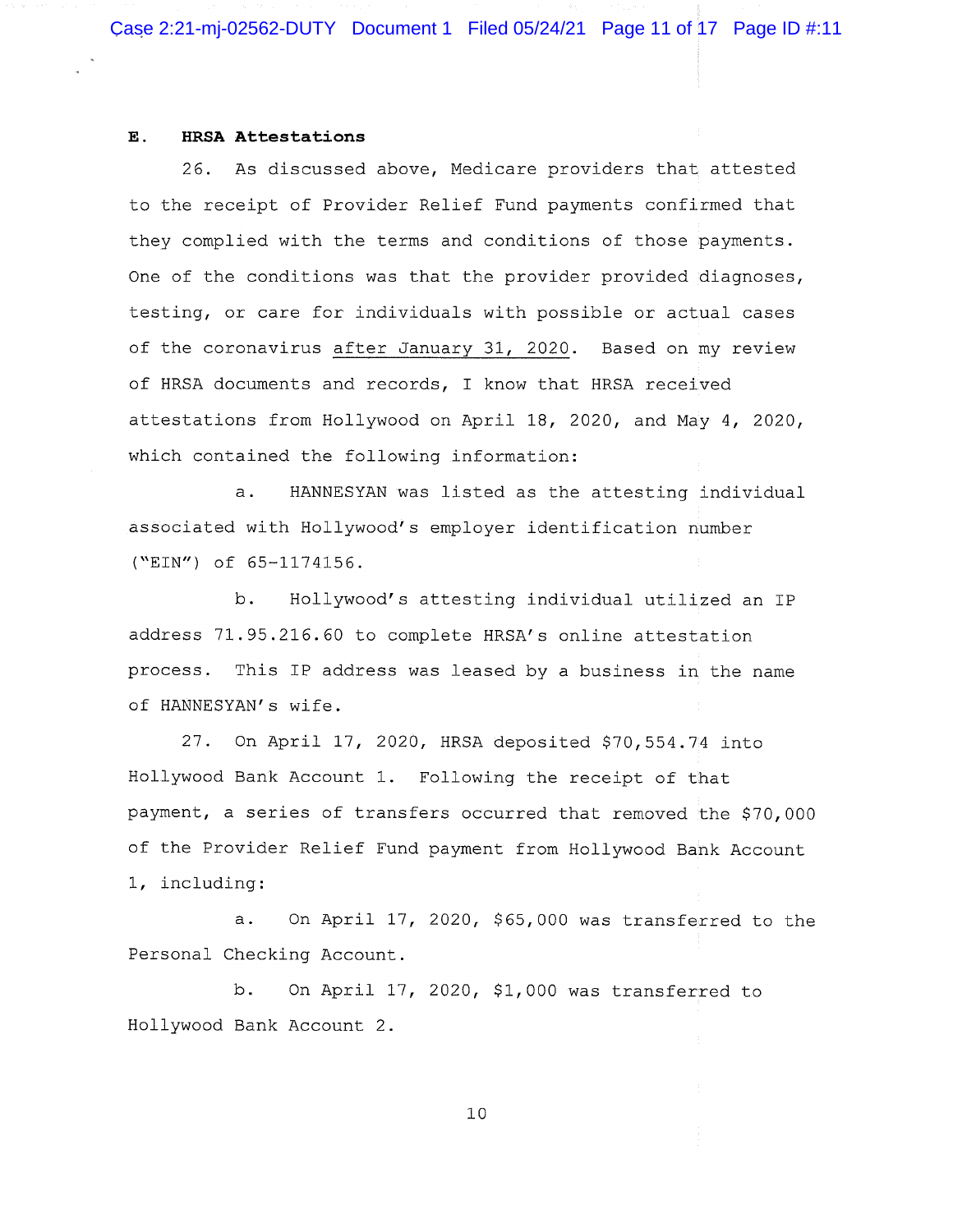Case 2:21-mj-02562-DUTY Document 1 Filed 05/24/21 Page 12 of 17 Page ID #:12

28. On April 27, 2021, HANNESYAN was interviewed by federal agents and confirmed that he owned and operated Hollywood, and that he completed the online attestation for the Provider Relief Funds, although he claimed that he did not read the terms and conditions when he submitted the attestation.

# F. EIDL Applications and Loan Agreement

29. As discussed above, EIDL loans and advances were issued based on receipt and favorable dispensation of applications submitted directly to the SBA. From my review of SBA EIDL records and documents, I know that HANNESYAN submitted at least six applications on behalf of three distinct businesses from March 2020 until September 2020. HANNESYAN received advances or full loan payments on three of these applications, including the following two applications:

#### Hollywood EIDL Application and Loan Agreement

30. On March 31, 2020, HANNESYAN submitted an application for Hollywood. In this document, HANNESYAN indicated that he was the CEO and owner of HOLLYWOOD and employed zero employees as of January 31, 2020. The SBA approved an advance and issued \$1,000 to Hollywood Bank Account 2 on April 21, 2020. On May 25, 2020, HANNESYAN signed and submitted a loan authorization and agreement to the SBA on behalf of Hollywood. That loan authorization and agreement provided under "Use of Loan Proceeds," that "Borrower [Hollywood] will use all the proceeds from the Loan solely as working capital to alleviate economic injury caused by disaster occurring in the month of January 31, 2020 and continuing thereafter  $\ldots$  . . " Based on this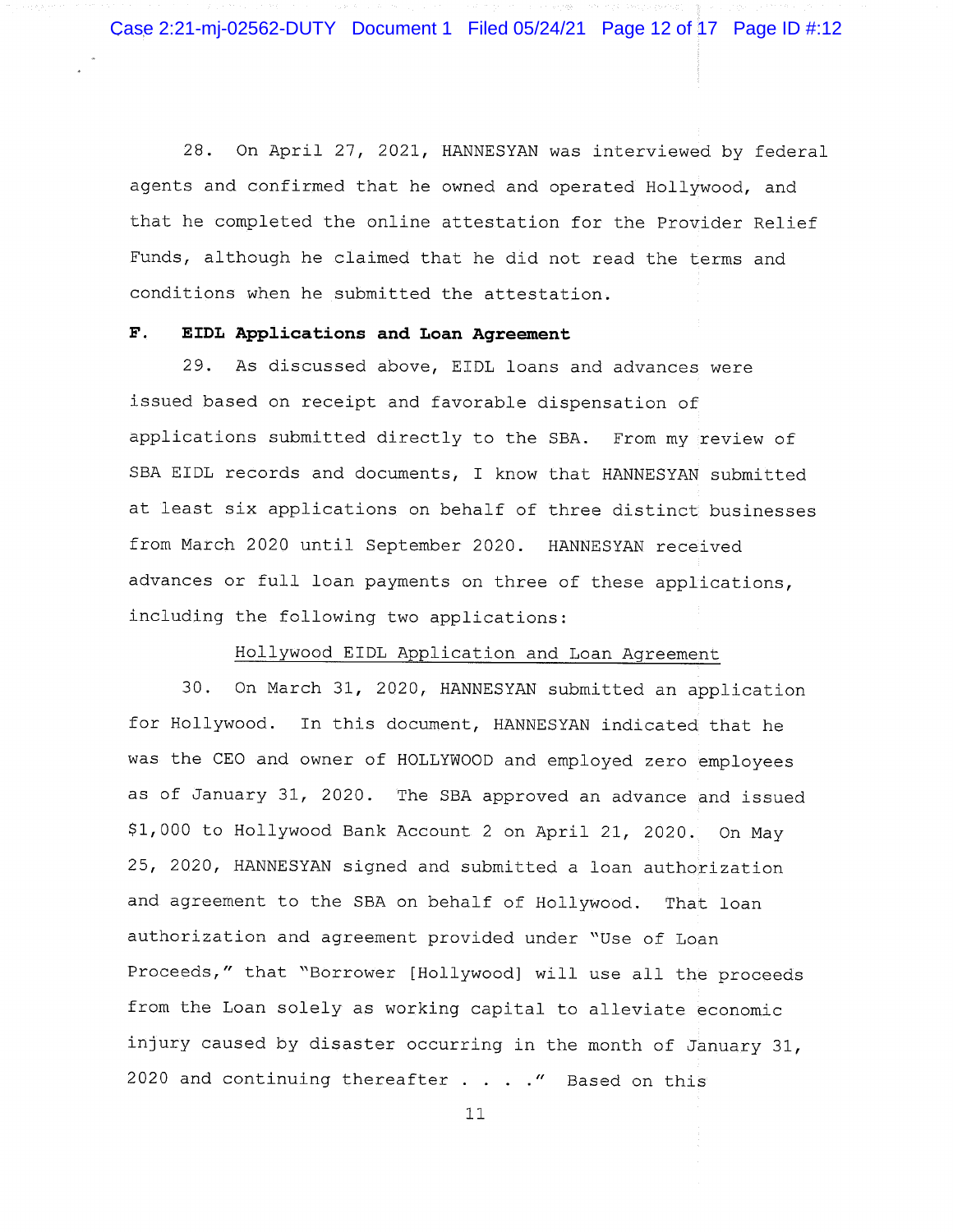Case 2:21-mj-02562-DUTY Document 1 Filed 05/24/21 Page 13 of 17 Page ID #:13

representation, the SBA then transferred the balance of the EIDL loan payment in the amount of approximately \$149,900 via interstate wire to the Hollywood Bank Account 2 on May 27, 2020.

#### PH Loan Application

31. On June 9, 2020, HANNESYAN submitted an application for PH, a sole proprietorship. In this document, HANNESYAN indicated that he was the owner of PH, that the EIN for PH was the same as HANNESYAN's personal social security number ("SSN"), that PH's business activity was "Agriculture," that PH had \$830,000 in gross revenues for the twelve months prior to the disaster, and that PH employed nine employees as of January 31, 2020. Based on these representations, the SBA approved an advance and transferred \$9,000 via interstate wire to the Personal Checking Account on June 11, 2020. The SBA subsequently requested financial documents from PH to verify the company's submitted financial information and tax status but did not receive any correspondence from HANNESYAN or a representative of PH. The SBA then declined the application and notified PH of the declination in a letter dated June 18, 202O.

32. Based on my training and experience, I believe these statements about the existence of a sole proprietorship called PH, the number of employees, the business activity, and the gross revenue generated were false statements designed to obtain an advance and/or EIDL loan from the SBA.

a. According to U.S. Internal Revenue Service ("IRS") and California employment regulations, sole proprietorships are required to register a separate EIN from the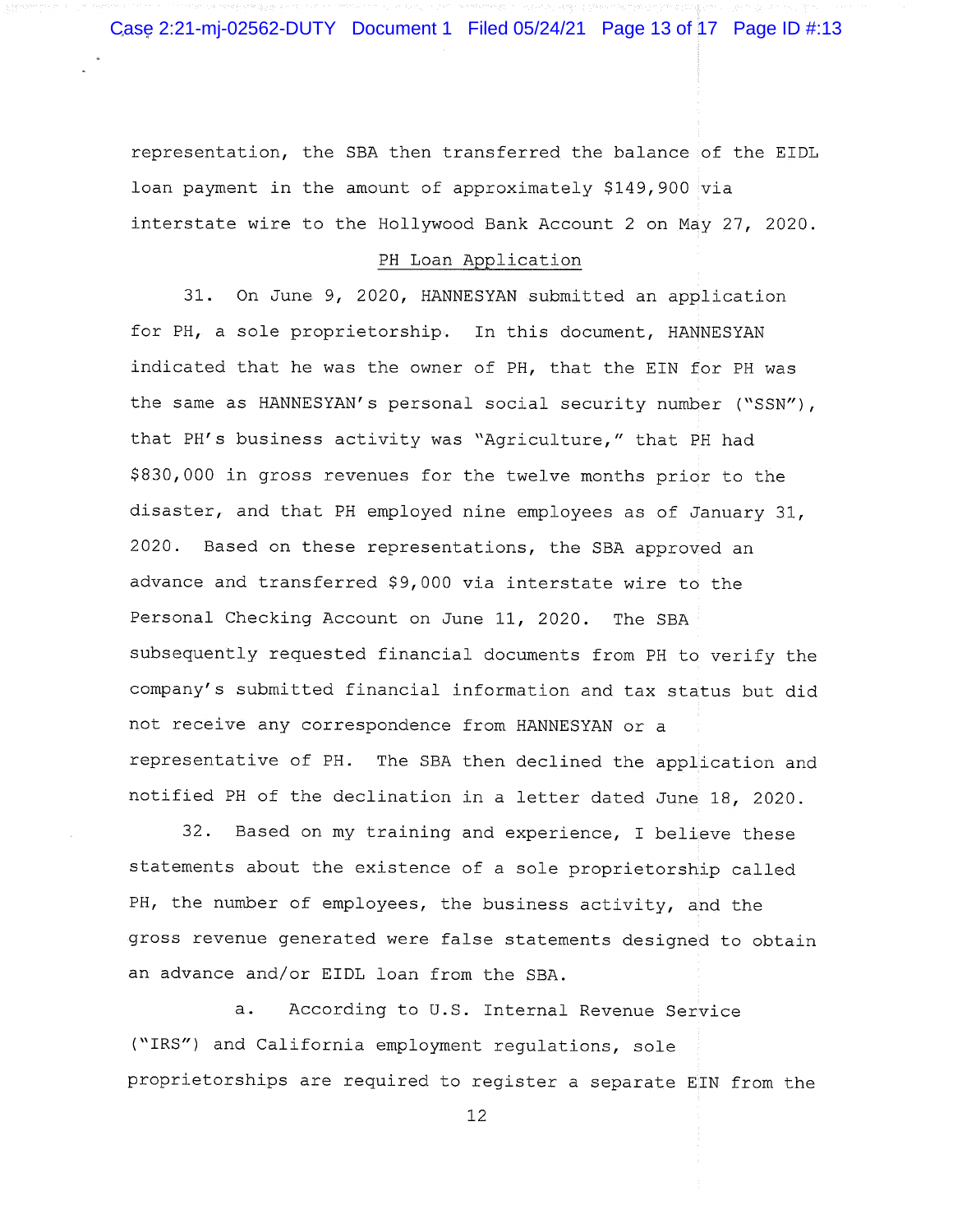SSN of the sole proprietor if they retain one or more employees. Otherwise, the sole proprietor can reorganize into a different business organization such as a corporation to hire one or more employees. California Secretary of State website queries do not reveal any corporations, limited liability companies, or limited partnerships with the name "Petros Hannesyan." In my training and experience, it is unusual for a sole proprietorship with nine employees to legally operate at an address in California and legally report taxes to government agencies while using the same EIN as the sole proprietor's SSN.

b. HANNESYAN submitted three different EIDL loan applications for sole proprietorship PH, with each application claiming a different number of employees, different business activities (e.g., Agriculture, Business Services), and different gross revenues for the year prior to January 31, 2020.

33. Following the receipt of the EIDL loan advances and full payment on the EIDL loan for Hollywood, the EIDL payments for Hollywood and PH were transferred directly to personal accounts controlled by HANNESYAN:

a. As discussed above, the EIDL advance payment of \$9,000 was deposited directly to the Personal Checking Account on June 11, 2020.

b. On June 8, 2020, \$149,000 was transferred from HOLLYWOOD Bank Account 2 into the Personal Savings Account.

# G. HANNESYAN's Use of CARES Act Funds

34. As discussed above, once the Provider Relief Fund and EIDL payments were transferred to the Personal Checking Account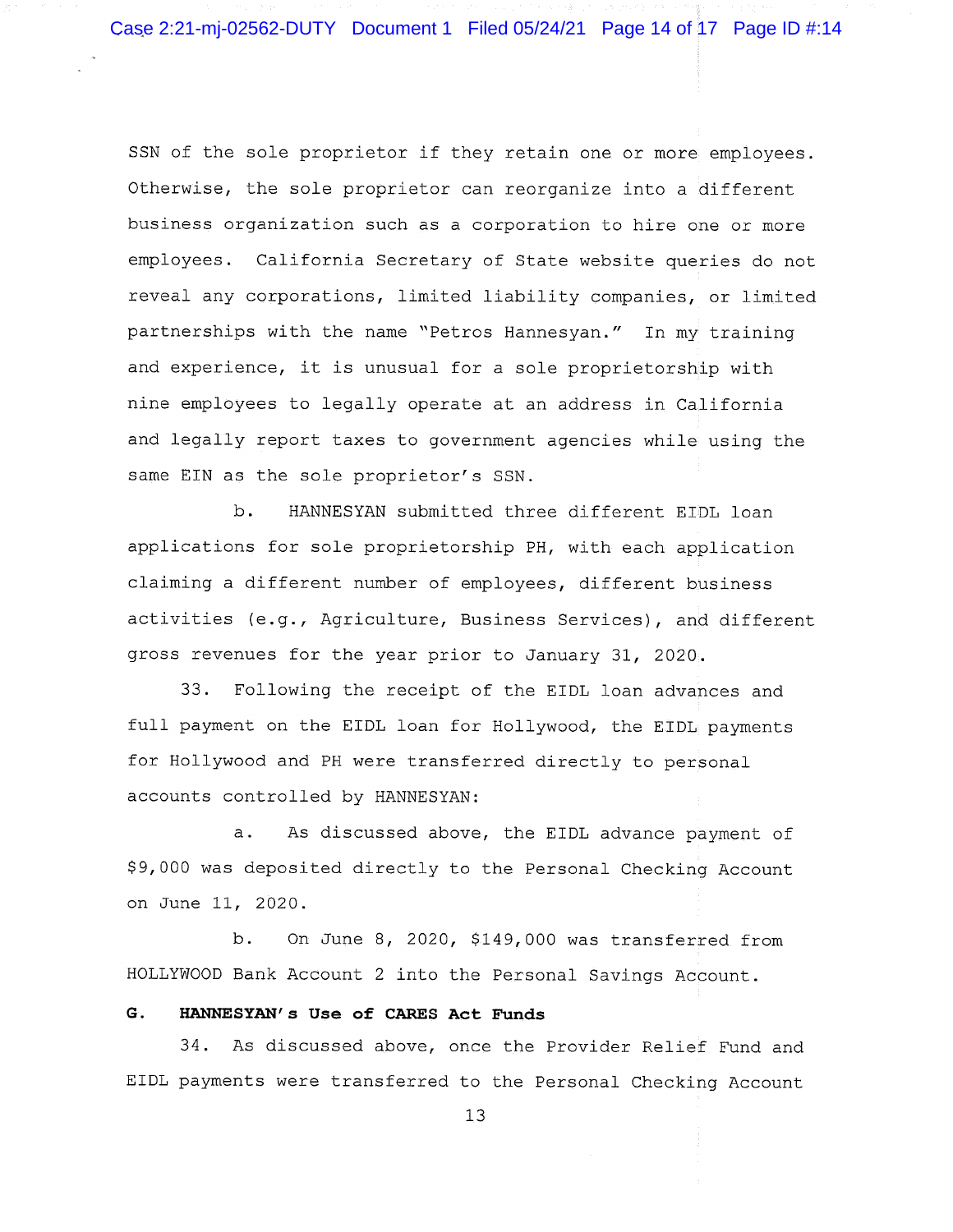Case 2:21-mj-02562-DUTY Document 1 Filed 05/24/21 Page 15 of 17 Page ID #:15